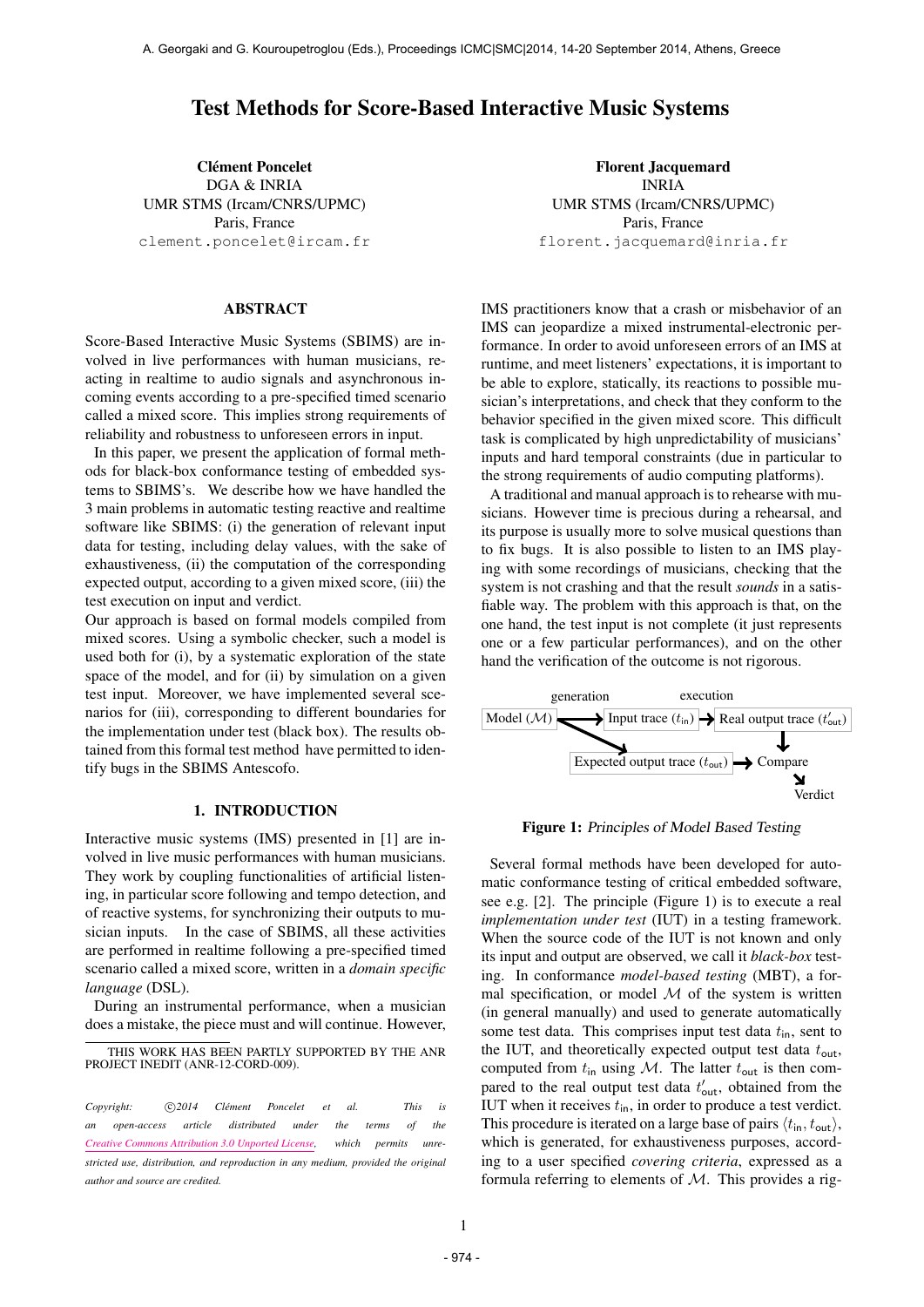orous mathematical framework, increasing the confidence in the tested systems and reducing test costs. For realtime systems such as communication protocols, transportation control *etc*, like for IMS, time is a semantical issue (not just a measure of performance), and it must be included in test data, which become timed traces.

This paper presents a study of the application of MBT methods to the SBIMS Antescofo, developed at Ircam and used regularly in concerts. This system shares several characteristics of the reactive and realtime systems usually targeted by MBT, but also has its own specificities. In particular, the formal specification of the IO behavior of the system is produced automatically from a given mixed score, using a front-end compiler into an ad hoc *intermediate representation* (IR). This is in contrast with usual MBT case studies where the specification has to be written manually by an expert in formal methods. After a brief presentation of Antescofo and its score DSL (Sections 2.1 and 2.2), the test data is presented in Section 2.3. Then we describe some test scenarios that we have used for Antescofo (Section 2.4). Some are running in real time, some running in a fast forward mode thanks to implementation of virtual clocks in Antescofo. The automatic construction of formal model, using IR, is presented in Section 3. In particular, we show how we used the symbolic model checker Uppaal [3] based on *timed automata* model, and its extension CoVer [4] for the production of test input data with covering criteria.

The test outcome permits us to prepare concerts, by simulation of covering sets of fake musician performances (the test input  $t_{\text{in}}$ ) derived from a given mixed score. Moreover, it increases the guarantee on the reliability on the system, with a systematic analysis of test outcome, exploited for debugging.

## 2. TEST FRAMEWORK FOR A SBIMS

We present in this part the principles of a testing framework that we have developed for the SBIMS Antescofo<sup>1</sup>, following the approach depicted in Figure 1.

#### 2.1 Antescofo

Collective music performance involves several complex and sometimes implicit activities. The system Antescofo aims at acting as an electronic musician interacting with human musicians, implementing these behaviours. For this purpose, the system takes as input a mixed score which describes in the same file some musician and electronic parts. During a performance, the system synchronizes the electronic parts to the musician's ones: it aligns in realtime the performance of human musicians to the score, handling possible errors, detects the current tempo, and plays the electronic part, following the detected tempo. Playing is done by passing by messages to an external audio environment such as MAX or PureData. A popular particular case of this behavior is automatic accompaniment [5].

Antescofo is therefore a *reactive* embedded system, interacting with the outside environment (the musicians), under



Figure 2: Architecture of Antescofo

strong timing constraints; the output messages must indeed be emitted at *the right moment*, not too late but also not too early. Figure 2 shows the Antescofo architecture. Our electronic musician is composed of two units. A *listening machine* (LM) receives an audio or midi stream from a musician and detects in realtime his position in the mixed score. This score following feature is coupled with a function of tempo inference based on Large's algorithm [6]. The positions and instantaneous tempo detected by the LM are sent to a *reactive engine* (RE) which schedules the electronic actions to be played and emits *on time* messages to the audio environment. Note that the information exchange between LM and RE is discrete, as well as the output of the system (messages sent).

## 2.2 Mixed Scores DSL

The mixed scores of Antescofo are written in a textual reactive synchronous language describing the electronic accompaniment as reaction to the detected instrumental events. A simplified extract of the score of *Einspielung I* 2 by Emmanuel Nunes is presented in Figure 3. This piece for violin and electronics will be used as a running example in this paper.

We give here an *abstract syntax* corresponding to a small part of this language, following our needs for presenting

```
2 http://brahms.ircam.fr/works/work/32409/
```

```
bpm 144
note D4 1/7 event1
   0 a0
   group 0 g1 @loose @global
   {
    0 a1
    1/7 a2
    1/7 a3
    1/7 a4
    1/7 a5
    1/7 a6
    1/7 a7
   }
chord ( B3b D4 ) 1/7 event2
chord ( E4 D4 ) 1/7 event3
chord ( D5# D4 ) 1/7 event4
chord (A4 D4) 1/7 event5
chord ( C4b D4 ) 1/7 event6
chord ( G4 D4 ) 1/7 event7
```
Figure 3: Simplified extract of Einspielung in Antescofo

<sup>1</sup> <http://repmus.ircam.fr/antescofo>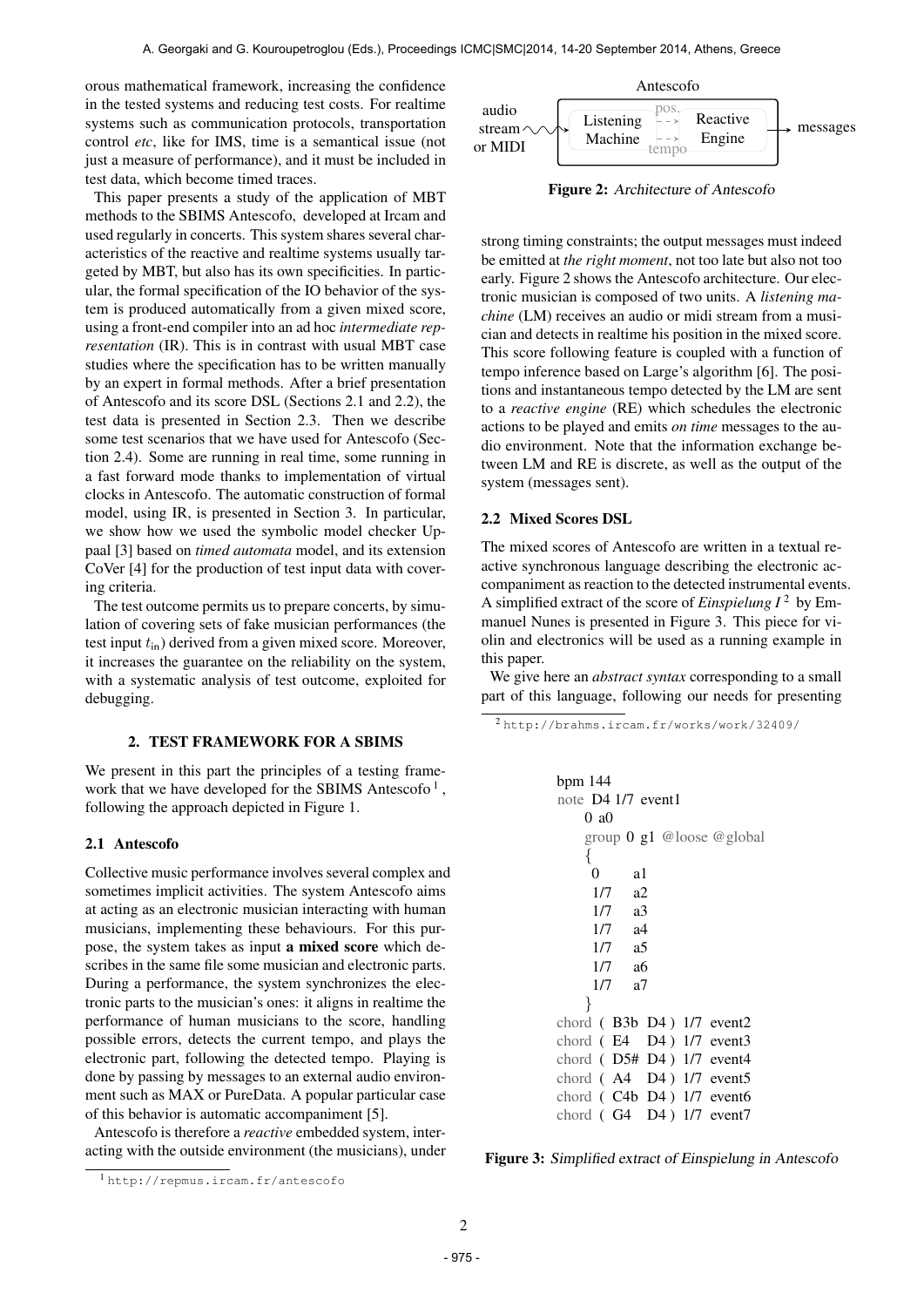our test framework. The reader can find more complete descriptions in [7, 8].

Formally, an Antescofo *mixed score* is a finite sequence of input events  $e_1, \ldots$ , each event being bound to a finite sequence of triggered actions called  $act(e_i)$ . In the following, a finite sequence of actions is called *group*, and  $act(e_i)$  is called *top-level* group triggered by  $e_i$ .

An *event*  $e_i$  is a tuple  $\langle i, c, d, g \rangle$  made of the unique identifier  $i$  (event number), some event data  $c$ , the event's duration d (also denoted  $dur(e_i)$ ), expressed either in number of beats of tempo or milliseconds (ms), and group  $q$  triggered by  $e_i$ . The event data contains information such as the event kind (note, chord, trill...), and pitch values. An important point here is that on detection of an event, the LM will return the id  $i$  to the RE (and not simply the pitch). Note that all values in Antescofo, including durations, are expressions which can possibly contain variables (global or local to groups) and functions.

An *action* is a pair  $a = \langle d, g \rangle$  where d is a delay (in beats or ms) and g can be either an atom or a group. An *atom* is a control message sent to an external audio system – MAX or PureData or a computation of the form  $x := exp$  where x is a variable and exp an expression. Note that with the above recursive definition, the groups can be nested arbitrarily, in order to reflect some musical intention. Moreover, every action is contained in a group, called its *container*.

The delay d in  $a = \langle d, g \rangle$  is the time to wait before starting to play q, after the trigger of  $\alpha$  has been detected (if it is an event) or started (if it is an action). The *trigger* of an action  $a$  with container  $g'$  is defined as follows. If  $a$  is not the first action of  $g'$ , then its trigger is the action preceding a in  $g'$ . Otherwise, either  $g'$  is a top-level group  $act(e_i)$ and the trigger of a is  $e_i$ , or g' is in an action  $a' = \langle d', g' \rangle$ called *parent* of  $a$  and the trigger of  $a$  is the trigger of  $a'$ .

Some high-level attributes can be added to groups to express an expected behavior for musician-electronic synchronization and error handling, corresponding to a particular musical situations [5]. In this paper, we shall consider, for illustration purposes, a small sub-set of attributes : two synchronisation attributes:

- loose: Synchronization on tempo. Only the tempo is used to compute the delays of the group's actions.
- tight: Synchronization on events. Every action in the group is bound to the closest event.

and two error management attributes. In Antescofo, an error is a missing event (note), either because the musician did not play it or else because the LM did not detect it (e.g. because it is not well tuned).

- local: Skip. If the triggering event is missing, the actions of the group are skipped.
- global: Immediately. The actions are started immediately at the detection that the triggering event is missing.

Roughly, the synchronisation attribute expresses how smoothly (for loose) or not (for tight) the electronic part should be played. The error management specifies the importance of the actions. Figure 4 illustrates Antescofo's behavior for



Figure 4: Attribute specification (e1 and e4 missed)

various compositions of attributes for the group in the extract of mixed score of Figure 3. Note that in the score, the attributes loose and global have been chosen.

#### 2.3 Test Input and Output Data

*What is the form of the input data send to the SBIMS for testing its behavior, as well as the output data collected for analyzing the results of tests?*

Basically, a test input is a trace of events representing a musician performance and an output is a trace of actions representing the electronic accompaniment generated in reaction to the input. For reactive and realtime IMS, time is a semantics property, and the dates at which events and actions are played must be included in test input and output data (timestamps). This is in contrast with functional programs, computing output from the given input, for which it is sufficient to consider, for testing, untimed data values.

A grand challenge for the design and implementation realtime embedded systems (including IMS) is to reconciliate two time units [9]: the time of the environment and the time of the platform. The first is the *physical time*, expressed in milli-seconds. The second is a logical time used by the system in its computations. For IMS, the logical time unit is the number of beats, it is called *relative time* in the rest of the paper. Hence, in IMS, reconciliation of the times of environment and platform is done through tempo.

A *test input trace*  $t_{\text{in}}$  is a finite sequence of triples  $\langle i, d, T \rangle$ made of an event identifier i (pointing to an event  $e_i$  in a given mixed score), a duration value  $d$  expressed in relative time (like in the score), and the instant tempo  $T$  between  $e_i$  and the next event in the trace, expressed in beat per minute. Note that *missing events* can be specified, by absence, in  $t_{\text{in}}$ : the event  $e_i$  is missing in a  $t_{\text{in}}$  of the form  $\ldots, \langle i-1, d_{i-1}, t_{i-1}\rangle, \langle i+1, d_{i+1}, t_{i+1}\rangle, \ldots$ 

As an example, from a mixed score  $e_1, e_2, \ldots$  we can directly generated the so called *ideal trace*  $\langle 1, \text{dur}(e_1), T \rangle$ ,  $\dots$ , where T is the tempo specified in the score <sup>3</sup> (see Figure 5). This trace corresponds to the performance of a robot, playing exactly the notes and durations specified. An *expected output trace*  $t_{\text{out}}$  (resp. *real output trace*  $t'_{\text{out}}$ ) is a finite sequence of pairs  $\langle a, d \rangle$  made of an *atom* (as defined in Section 2.2) and its date  $d$  expressed in relative

<sup>&</sup>lt;sup>3</sup> If the tempo changes in the score, then it is changed accordingly in the ideal trace.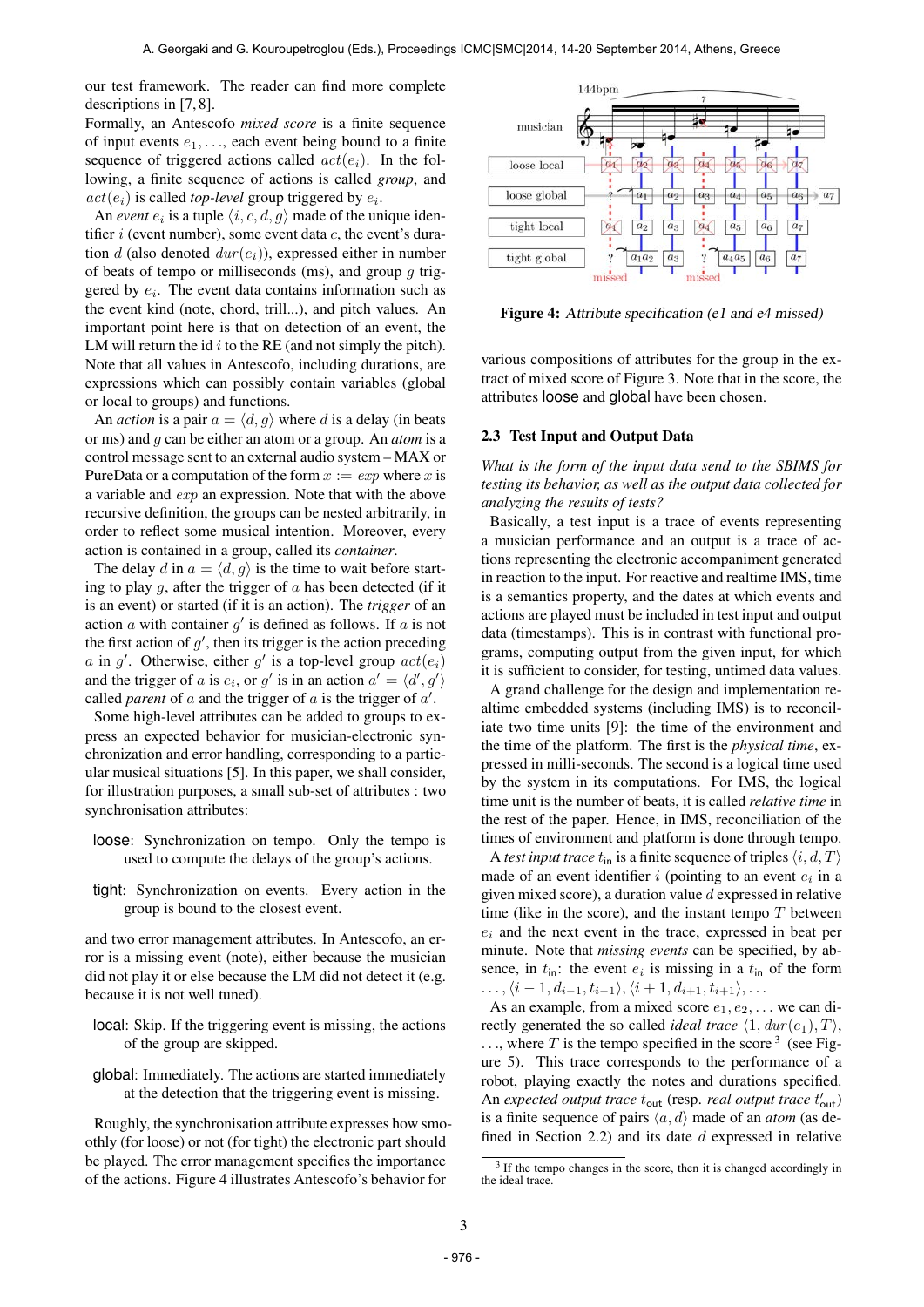$\langle 1, 1/7, 144 \rangle \cdot \langle 2, 1/7, 144 \rangle \cdot \langle 3, 1/7, 144 \rangle \cdot ... \cdot \langle 7, 1/7, 144 \rangle$  $\langle a_0,0\rangle \cdot \langle a_1, 0\rangle \cdot \langle a_2, 1/7\rangle \cdot \langle a_3, 2/7\rangle \cdot ... \cdot \langle a_7, 6/7\rangle$ 

Figure 5: Ideal input and expected output for Fig. 3

time (resp. in physical time).

A *test case* (see Figure 1) is a pair made of an input trace  $t_{\text{in}}$  and the corresponding expected output trace  $t_{\text{out}}$ .

### *Related models of performances*

*Time-warps* [10], *Time-Maps* (Jaffe 1985), *Time-deformations*(Anderson and Kuivila 1990), are continuous and monotonically increasing functions used to define either variations of *tempo* or variations of the duration of individual notes (*time-shift*). Some models of performance [10, 11] are defined by combination of these two transformations, defined independently. Our input test trace format is a discrete version of such models, where the tempo variations and time-shifts are defined respectively in the third and second component of entries  $\langle i, d, T \rangle$ . An important difference with [10,11] is the possibility to have missed notes in input traces.

#### *Input trace fuzzing and generation*

Thanks to these models, generating input traces scripting musical performances is not difficult. One can start with the ideal trace, generate arbitrary tempo values (e.g. defined by a tempo curve) and add some fuzz to events durations (time shifts) and missing events. The obtained traces are well suited for testing in the preparation of concerts. Another method for generating more exhaustive sets of input traces, suitable for debugging, is presented in Section 3.4.

Generating the corresponding expected output traces  $t_{\text{out}}$ is a more difficult problem: it wouldn't make sense to use the system under test for this purpose, and we need instead a formal reference of the timed behavior expected for the system. As explained in introduction, we follow a modelbased approach (MBT) to tackle this problem, where a model M is used to compute  $t_{\text{out}}$  from  $t_{\text{in}}$  (M is also used to generate  $t_{\text{in}}$ ); this is detailed in Section 3.

#### 2.4 Test Execution

## *How can we execute given test cases on the SBIMS?*

The execution of a test case  $\langle t_{\text{in}}, t_{\text{out}} \rangle$  is somehow a monitored simulation of a performance. It consists in sending the events in the input trace  $t_{\text{in}}$  to the SBIMS, with their durations, and collect a *real output trace*  $t'_{\text{out}}$  by monitoring and time-stamping (in physical time) all output emissions of the SBIMS during the execution. The latter is then automatically compared to  $t_{\text{out}}$  to produce a test verdict.

The problem is more tricky that it seems due to the data flow in Antescofo, its modular nature (Figure 2) and the relative time unit used in test cases. We present below several scenarios for testing different parts of the system.

### *2.4.1 Testing the RE*

This scenario is performed on a standalone version of Antescofo equipped with an internal *test adapter* module. The



Figure 6: Testing scenario of Section 2.4.1.

adapter iteratively reads one element  $\langle i, d, T \rangle$  of a file containing  $t_{\text{in}}$ , converts d into a physical time value  $d' = \frac{d \cdot 6.10^4}{T}$ (remember that delays are expressed in relative time in  $t_{\text{in}}$ ), and waits  $d'$  ms before sending  $i$  and  $T$  to the RE. More precisely, it does not physically wait, but instead notifies a *virtual clock* in the RE that the time has flown of  $d'$  ms. This way the test does not need to be executed in realtime but can be done in fast-fordward mode. This is very important for batch execution of huge lists of test cases.

The messages sent by RE are traced in  $t'_{\text{out}}$ , with timestamps in physical time (this functionality is built in the current RE). Finally, the timestamps in  $t_{\text{out}}$  are converted from relative time to physical time using the tempo values in  $t_{\text{in}}$ , in order to be comparable to  $t'_{\text{out}}$ .

In this scenario, the IUT is the RE (the LM is idle).

*2.4.2 Testing the RE with tempo detection*



Figure 7: Testing scenario of Section 2.4.2.

In this second scenario the tempo values  $T$  are not read in  $t_{\text{in}}$  by the adapter but instead inferred by the LM (the adapter is calling an appropriate method in LM). The rest of the scenario is similar to Section 2.4.1. The values of detected tempo are stored by the adapter and used later to convert the dates in the expected trace  $t_{\text{out}}$  from relative to physical time. In this case, the IUT is somehow the RE plus the part of the LM in charge of tempo inference.

## *2.4.3 Testing the whole SBIMS as a Blackbox*

This scenario is the most general. It is executed in a version of Antescofo embedded into MAX (as a MAX patch), using an adapter which is another MAX patch. The adapter iteratively reads triples  $\langle i, d, T \rangle$  in a file containing  $t_{\text{in}}$ , and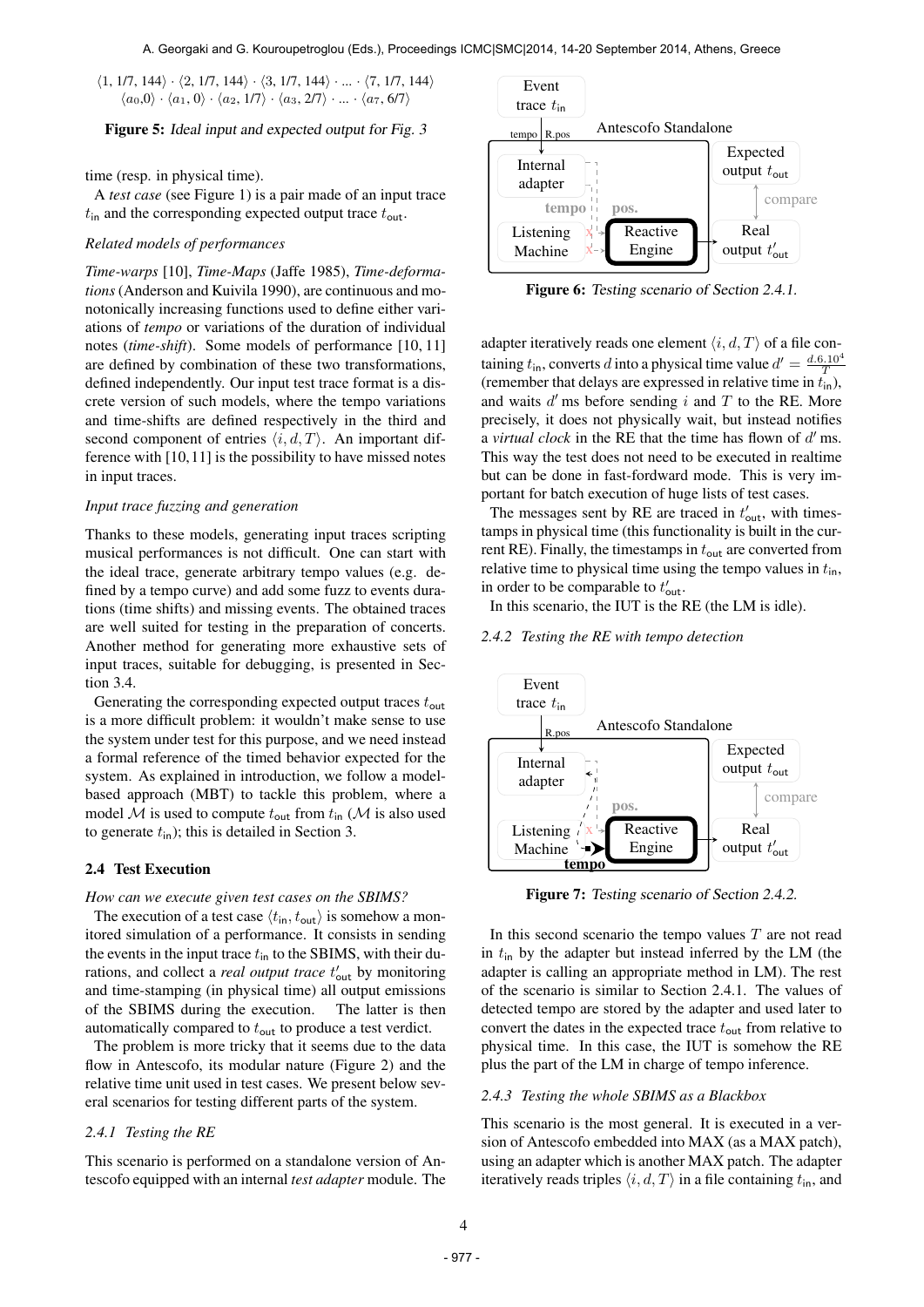

Figure 8: Testing scenarios of Section 2.4.3.

plays them as MIDI events, using the duration  $d$  converted to physical time with  $T$ . The audio stream generated is then sent to the LM, and the output of the RE is traced in  $t'_{\text{out}}$  as before.

Note that here, the RE uses the tempo values detected by the LM, which will differ from the tempo values in  $t_{\text{in}}$  [6]. Therefore, the former are saved by the adapter (in MAX the detected tempo is available as an outlet of the antescofo˜ patch), and used later to convert the dates in  $t_{\text{out}}$  from relative to physical time like in Section 2.4.2. In this realistic scenario, the IUT is the whole SBIMS.

In an alternative scenario, the adapter ignores the tempo values in  $t_{\text{in}}$  and uses tempo detected by the LM, similarly to Section 2.4.2. Note that in these scenarios, the tests are executed in realtime and not in a fast-forward mode like in Sections 2.4.1, 2.4.1.

### 2.5 Test Verdict

 $How can we check that the real output trace  $t'_{\sf out}$  is correct?$ When  $t_{\text{out}}$  is not known, we are left to listen the execution of the IMS on  $t_{\text{in}}$ , in extenso, for instance using the framework presented in Section 2.4.3, and decide subjectively whether we are satisfied with it. This manual solution is not rigorous and also tedious when one need to consider many different  $t_{\text{in}}$  for covering purposes.

When  $t_{\text{out}}$  is known, we just need to compare pointwise the conversion of  $t_{\text{out}}$  to physical dates to  $t'_{\text{out}}$ , with a fixed error bound  $\delta$  to dealing with latency, and report differences. This raises the following important question: *How can we systematically compute the expected*  $t_{\text{out}}$  *from*  $t_{\text{in}}$ ? This is going to be answered in the next part of the paper.

#### 3. MODEL BASED CONFORMANCE TESTING

We report here the use of state-of-the art MBT models, techniques and tools for testing the SBIMS Antescofo in the framework presented in previous Section 2.

#### 3.1 Generalities on Model Based Testing

Figure 9 depicts in its higher half a reactive system's IUT interacting with an environment RealENV, and in its lower half, two formal specifications of the latter, resp.  $S$  and  $\mathcal{E}$ .

The *behavioral specification* S of the system is a formal description of its reactions to the outside environment. In our case, it is the function producing  $t_{\text{out}}$  given  $t_{\text{in}}$ .

The *environment model*  $\mathcal E$  is a formal description of what can be expected from the environment. In our case, it is the definition of the set of all possible  $t_{\text{in}}$ , *i.e.* all the potential interpretations of musicians to be tested.

Note that since IMS are realtime systems, we need to express time in E and S, like in: *"one message* m *has to be emitted one beat after the first event*  $e_1$  *of the musician"*.

The *conformance* of the IUT to the specification  $S$  *wrt*  $E$ is defined as the inclusion of the set of real output traces  $t'_{\text{out}}$ , obtained by the execution of all  $t_{\text{in}} \in \mathcal{E}$  against the IUT, into the set of expected output traces  $t_{\text{out}} = \mathcal{S}(t_{\text{in}})$ with  $t_{\text{in}} \in \mathcal{E}$ . As time values are included in the traces, conformance ensures the *time safety* of the IUT on the test cases.

### 3.2 Antescofo Intermediate Representation

*How can we write formal specifications* E *and* S *for testing the SBIMS Antescofo on a given mixed score* s*?* Actually, this is the exact purpose of the score! Therefore, in our test framework we generate automatically from a score two formal specifications  $\mathcal E$  and  $\mathcal S$  of the expected behavior of the musicians and Antescofo, exploitable by testing tools. This prevents us opportunistically from the burden of an initial phase of manual specification by experts, generally needed for the testing and verification of embedded systems. Hence the automatic production of  $\mathcal E$  and  $\mathcal S$  is a convenient feature, typical of IMS testing.

We use a front-end compiler transforming an Antescofo mixed score s into a *medium level* executable intermediate representation  $IR(s)$ . The model  $IR(s)$  will be furthermore translated into the timed automata formalism in order to use tools dealing with such models (Sections 3.3, 3.4). This approach is similar to the use of Ecode for the Giotto language [12] in order to ensure portability and predictability (determinism), both in timings and functionality. We present here a simplified graphical version of the IR designed for Antescofo [13].

An IR is a finite set (called *network*) of finite state machines extended with variables and durations (EFSM), communicating synchronously with some symbols taken from a finite alphabet Σ. Some example of EFSMs can be found in Figures 10 and 13. We let  $\Sigma = \Sigma_{\text{in}} \oplus \Sigma_{\text{out}} \oplus \Sigma_{\text{sig}}$  where  $\Sigma$ <sub>in</sub> and  $\Sigma$ <sub>out</sub> are respectively the sets of the event ids and atomic messages of s (as described in Section 2.2), and  $\Sigma_{\text{sig}}$  contains internal signals presented below. Every transitions of the EFSMs is labelled by one of  $\sigma$ ! (emission of a symbol  $\sigma \in \Sigma$ ),  $\sigma$ ? (reception of a symbol), a computation  $x = exp$  or a delay d (in relative or physical time). The communication with the external environment are represented by  $\sigma$ ? with  $\sigma \in \Sigma_{\text{in}}$  (reception of events) and  $\sigma$ !



Figure 9: Specification : reality (top) and models (down)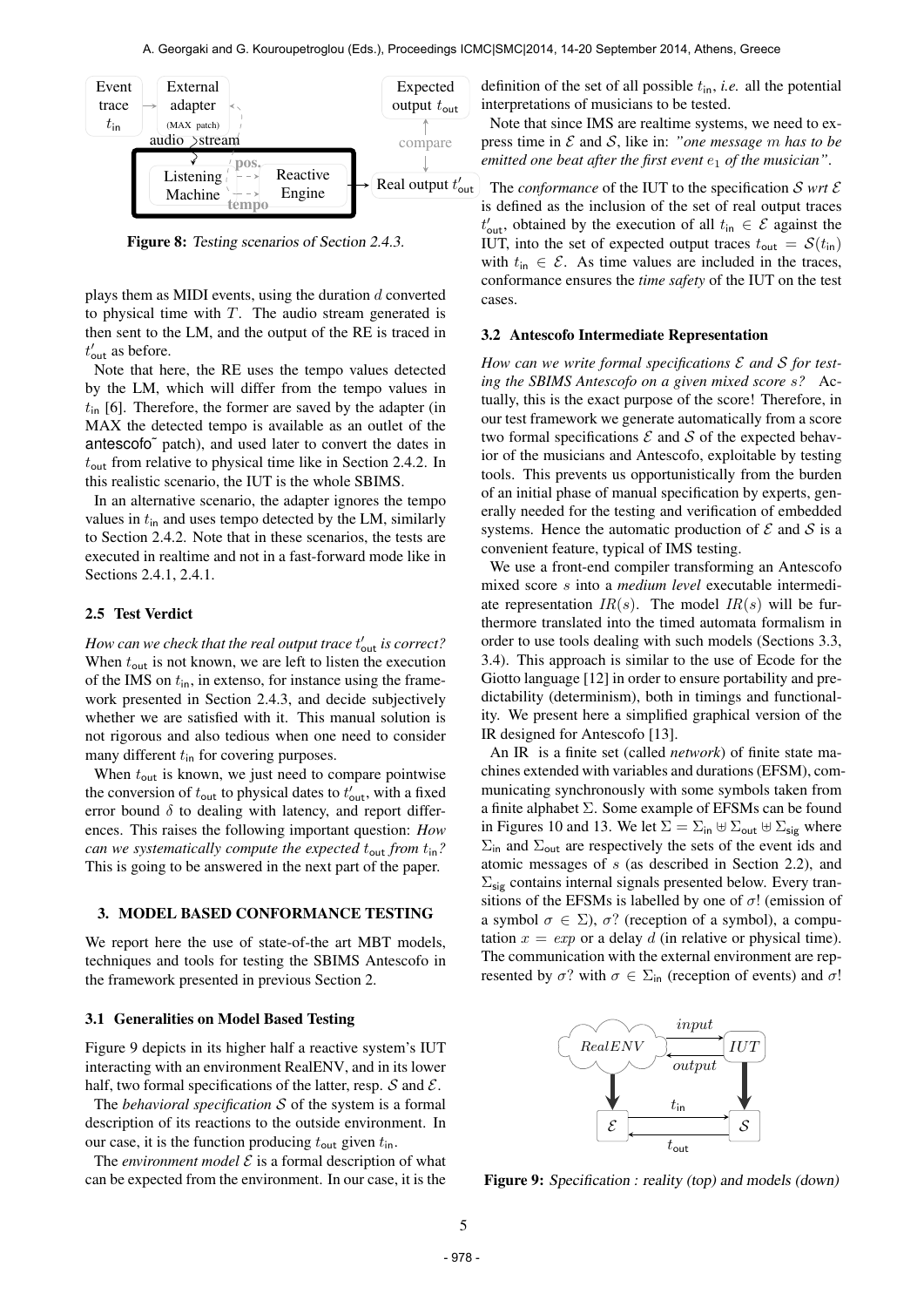$$
\bigstar(s_0)\overset{\check g?}{\longrightarrow}(s_1)\overset{d_1}{\longrightarrow}(u_1)\overset{\alpha_1!}{\longrightarrow}(s_2)\ \cdots\ \cdots\ \widehat{(s_n)}
$$

Figure 10: IR of a loose and local group. In the initial state  $s_0$ , the automaton is waiting for the trigger symbol  $\check{g}$ . Once this symbol is read, it waits (in state  $s_1$ ) for a delay  $d_1$ , and sends action  $\alpha_1$ . Then it continues from state  $s_2$ with the rest of the group.  $\Box$ 

with  $\sigma \in \Sigma_{\text{out}}$  (emission of messages).

Moreover, all *branching* (multiple outgoing transitions from a single state) must have the form depicted in Figure  $11<sup>4</sup>$ : A transition is fired from the state r as soon as



Figure 11: Generic IR branching

one of the delays  $d_i$ ,  $1 \leq i \leq n$  has expired *(i.e.* the time spent in r is  $d_i$ ) or one symbol  $\sigma_i$ ,  $1 \leq j \leq m$  is received. We consider a synchronous model of time (following [8]): The time can flow only in source states of branchings. The other transitions, labeled by  $\sigma$ ! or  $x = exp$  are instantaneous (i.e. a logical time 0 is spend in the source state).

The EFSMs composing a network are run concurrently: at each instant, every EFSM is in one control state. Initially, every EFSM starts in its*initial state*, which is unique.

#### *Compiling Scores into IR (construction of the models)*

The EFSM network  $IR(s)$  is produced from a given score s by traversing the hierarchical structure of s. Intuitively, it contains one EFSM for each group in s and a fixed number of auxiliary EFSMs.

An EFSM called *error proxy* defines the notion of errors in the flow of musician events. To each  $i \in \Sigma_{\text{in}}$  we associate a unique new signal  $\bar{\imath} \in \Sigma_{\text{sig}}$ , meaning that the event of id  $i$  (in the score  $s$ ) is missing. The transitions of the error proxy are labeled by  $i$ ? (the event i has been detected) or  $\bar{i}$ ! (to signal that the event i is missing). Various definitions of the notion of missing events are allowed, and specified using parameters of the compilation command.

Next, we generate one EFSM for each group in the score. To a group q we associate 2 symbols denoted  $\check{q}$  and  $\bar{q}$ . If q is a toplevel group, triggered by  $e_i$ , then  $\check{g} = i \in \Sigma_{\text{in}}$  and  $\bar{g} = \bar{i} \in \Sigma_{\text{sig}}$ . Otherwise,  $\check{g}$  and  $\bar{g}$  are new signals of  $\Sigma_{\text{sig}}$ . The generic form of the EFSM of group  $g$  is depicted in Figure 12, where *init* is the initial state and the sub-EFSMs

<sup>4</sup> IR can also contain conditional branchs that we do not describe here.



Figure 12: EFSM associated to group q



Figure 13: IR of the beginning of a tight and global group with a unique action  $\langle d, \alpha \rangle$ . We have 4 execution modes, corresponding to the 4 lines: normal, earlier, missed-earlier and missed. In states  $s_0$ ,  $s_3$  and  $\overline{s_2}$ , the automaton is waiting for an event or group symbol. If this symbol is missed, it switches to the missed mode (resp. states  $\overline{s_1}$ ,  $\overline{s_4}$ ). In normal mode (state  $s_1$ ), the automaton waits for a delay d before sending the action  $\alpha$ . In missed mode (state  $\overline{s_1}$ ), the automaton sends  $\alpha$  without waiting. Moreover, in state  $s_1$ , the automaton waits concurrently for a delay d and for the detection of the next event  $e_{i+1}$  (at the current score position). If  $e_{i+1}$ , respectively  $\overline{e_{i+1}}$ , arrives before the expiration of  $d$ , then the automaton switches to mode earlier (state  $u_2$ ), resp. missed-earlier (state  $\overline{u_2}$ ). In both cases, the action  $\alpha$  bound to the previous event  $e_i$  is sent without delay and then the automaton switches to normal or missed mode ( $s_4$  or  $\overline{s_4}$ ).

 $f_{\text{S}m}(q)$ ,  $m f_{\text{S}m}(q)$  are defined according to the strategies for  $q$  (see examples in Figures 10 and 13).

Additionally, an EFSM  $\mathcal E$  modeling the environment is constructed, in order to bound the space of possible interpretations of musicians considered for testing and avoid explosion during test input generation.

#### 3.3 Timed Automata and Uppaal

Timed automata (TA) [14] are finite state automata extended with a finite set of real-valued variables called *clocks*. Every TA transition is labeled by a symbol (in a finite alphabet), and a linear constraint (*guard*) on the clock values: the transition can be fired only if the current values of the clocks satisfy the associated constraint. Moreover, every clock can be independently reset to 0 during a transition and keeps track of the elapsed time since the last reset. Some linear constraints (*guard*) on the clock values called *invariants* can also be attached to states, such constraint must be satisfied as long as the control stays in the state.

In a TA, all the clock values are expressed in a unique abstract time unit, the *model time unit* (mtu), *i.e.* all the clocks evolve at the same rate. The IR of a score s can be converted into an equivalent TA, under the restriction that:  $(i)$  all the delays are expressed in relative time in the score (like in all traditional scores) and  $(ii)$  the score contains no variables or all the variables can be evaluated statically.

Uppaal<sup>5</sup> is a symbolic model checker which permits users to write, simulate and verify timed automaton networks. The set of configurations of a TA  $A$  is infinite (it is the

<sup>5</sup> <http://www.uppaal.org>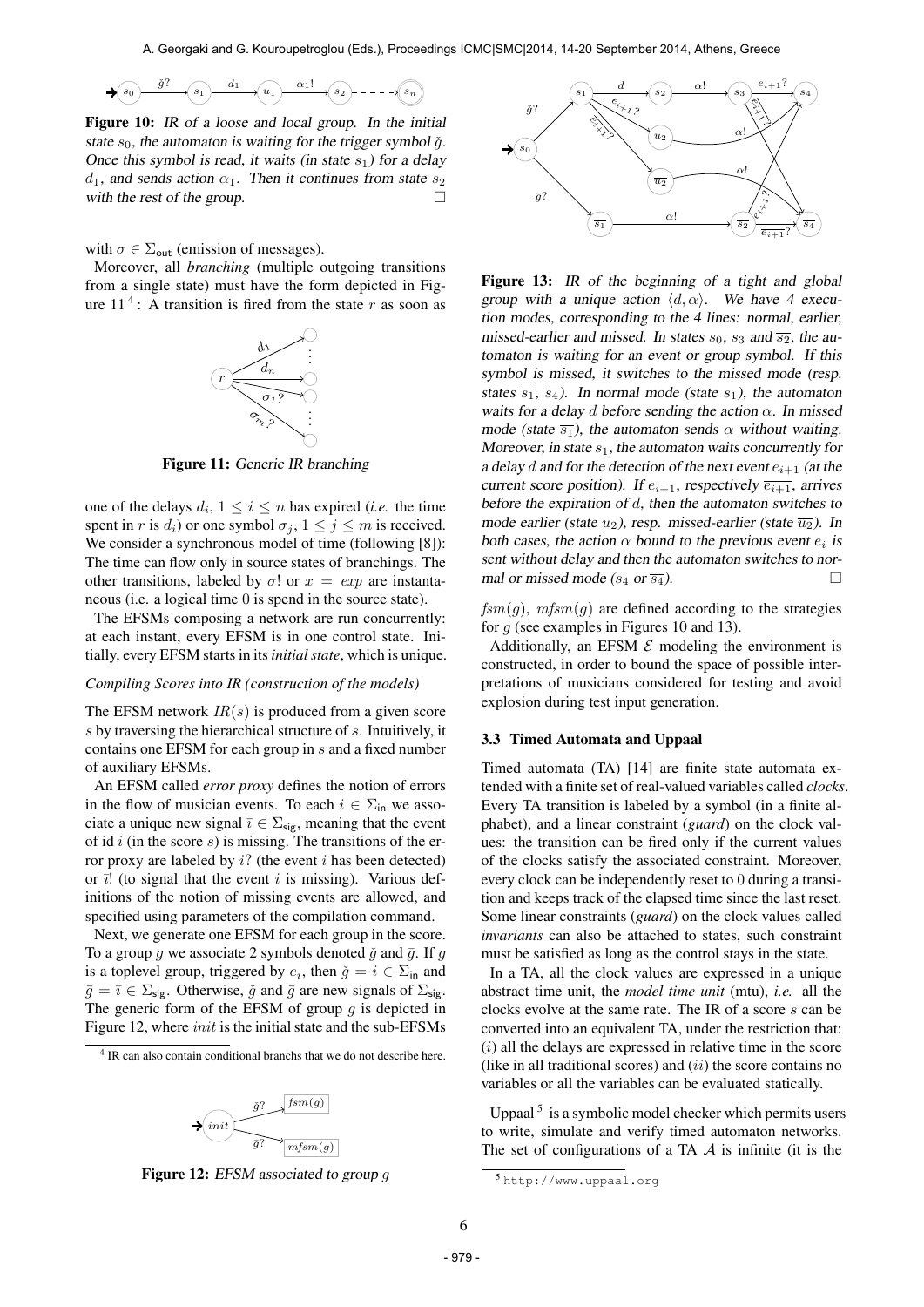Cartesian product of the finite set of states of  $A$  and the infinite set of valuations of the clocks of  $A$ ). However, it is possible to transform a TA into a finite state automaton recognizing the same (untimed) sequences of symbols, using a finite equivalence on configurations (*region construction*) [14]. This fundamental technique gives a PSPACE algorithm for deciding reachability properties, implemented efficiently in Uppaal.

Given an input trace  $t_{\text{in}}$  for testing and a TA model S of a score, it is possible to compute the corresponding output  $t_{\text{out}}$ , according to S. A deterministic environment model  $\mathcal E$ is first computed from  $t_{\text{in}}$  as in Figure 14. Then, a simulation is performed with Uppaal, on the automata network  $E \cup S$ , and  $t_{\text{out}}$  is obtained by tracing output during this simulation. The environment can be modified slightly in this process (from  $\mathcal E$  presented in Figure 14), by introducing intervals on delays in transition's guards, in order to prevent state-space explosion in the generation of test cases (Section 3.4).



Figure 14: An environment automaton

#### 3.4 Test Suite Generation with CoVer

Testing does not prove that Antescofo is crash-free, but the more test-case we have checked, the bigger guarantee we have. As we cannot test exhaustively for all possible performances on a given mixed score, a strategy is to consider a relevant set of test-cases (including extreme ones!) that covers in some sense the possible behavior of the IUT on the score. It is possible to generate automatically such sets of test-cases based on the formal specification of the system, and this problem has been extensively studied [15].

For this purpose, we use an Uppaal extension called Co-Ver [4], which has been used for testing Ericsson's industrial size networking systems [16]. It allows to generate test cases sets according to a user-written coverage criteria, defined as a finite state automaton called *observer* monitoring the execution of  $S$ . The transitions of observers are labeled by Boolean predicates validated when some states or transitions in the TA model  $S$  have been reached. The model checker Uppaal is used to generate the input traces  $t_{\text{in}}$  enabling to reach a final state of a given observer for  $S$ . This modular approach permits to target a specific group, or a specific problem such as error handling for testing, with a focus on Antescofo debugging.

Note that the traces  $t_{\text{in}}$  generated by CoVer do not contain tempo values, but only durations in relative time. They refer to a clock in the TA model which is not yet specified, and can be instantiated using an arbitrary time-map (for execution scenario of Section 2.4.1 or 2.4.3, first case), or by the detected tempo (Section 2.4.2 or 2.4.3, second case).



Figure 15: Test input generation for the running example

Let us consider the generation of a test case on our running example (Figure 15). First, CoVer returns a couple of notes  $e_3$  (E\) and  $e_4$  (D\), with respective durations 0.27 (a little less than  $\frac{2}{7}$ ) and 0.4 (a little less than  $\frac{3}{7}$ ) beats. They represent time-shifts over the durations in the score. The other notes are assumed missing. Next, some arbitrary tempo values are generated: 60 bpm for  $e_3$  and 114 bpm for  $e_4$ , completing an input trace  $t_{\text{in}}$ . The output trace  $t_{\text{out}}$  associated to  $t_{\text{in}}$  is then computed by Uppaal.

## 3.5 Execution and Verdicts

To summarize, based on an environment model  $\mathcal E$  and a specification  $S$  compiled from an mixed score  $s$ , CoVer provides us with a covering suite of input traces  $t_{\text{in}}^1, \ldots, t_{\text{in}}^k$ and the corresponding output traces  $t_{\text{out}}^1, \ldots, t_{\text{out}}^k$ . An execution with Antescofo on  $t_{\text{in}}^j$ ,  $1 \leq j \leq k$ , following one of the scenarii of Section 2.4, will return real output traces  $t_{\text{out}}^{j}$ . A step by step comparison of the  $t_{\text{out}}^{j}$  and  $t_{\text{out}}^{j}$  will permit to draw a test verdict (see Section 2.5). A fixed error bound (approx. 0.1ms) is applied when comparing the delays, for dealing with latency.

The crucial point here is that when observers express that we cover all the edges of  $\mathcal E$  and  $\mathcal S$ , then success on all the test cases generated by CoVer guarantees the conformance of the IUT to the model  $S$  of the score, *wrt*  $\mathcal{E}$ . This completeness result is obtained thanks to the use of the region construction in CoVer.

## 4. CONCLUSION

We have presented model based conformance testing approaches and their application to the SBIMS Antescofo. The generation of test input data and computation of the corresponding expected output is based on a formal model compiled from a mixed score, and done with the help of the symbolic model checker Uppaal.

The results obtained with these approaches, with real scores or small case studies, have permitted to identify and fix bugs in Antescofo. For instance, an erroneous cast of Antescofo's detected tempo caused the computation of wrong values of action delays. The small variation was detected when comparing  $t'_{\text{out}}$  against  $t_{\text{out}}$ .

The generation of input can be done automatically with CoVer, following covering criteria expressed as observers. This approach is oriented towards software engineering and debugging. Alternatively, the input can be produced manually by adding some fuzz to an ideal trace (using timemaps describing tempo variations and time shifts) as described at the end of Section 2.3. This gives no guaranty of coveredness but the input produced is musically more relevant (it corresponds to a performance). This approach is